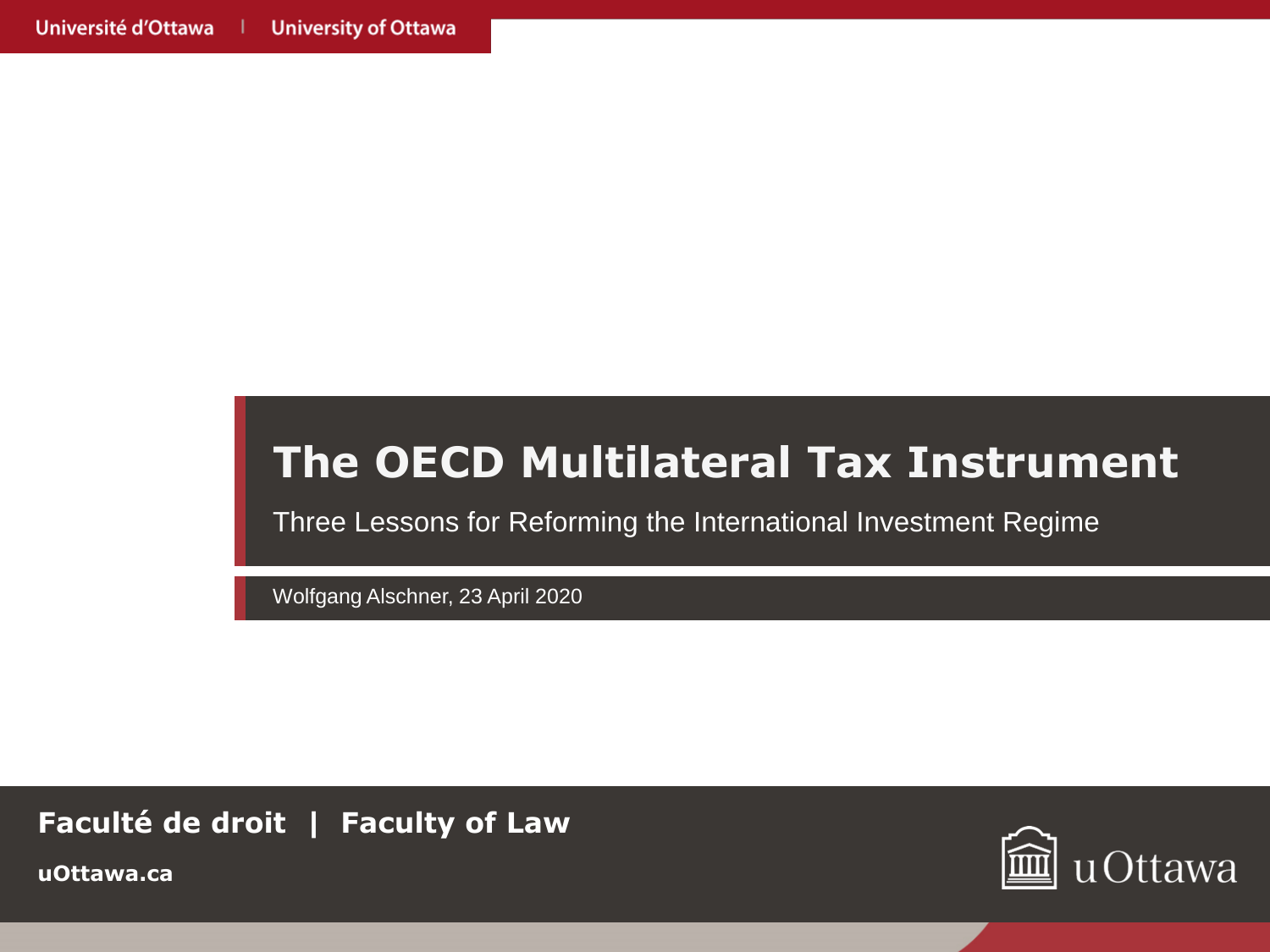## **The International Tax Regime**

#### **Similarities to Investment Law**

- Structure: 3000+ bilateral treaties to prevent double taxation
- Legitimacy Crisis: Treaties have facilitated corporate tax evasion ("Double *non*-taxation")

#### **Reform**

- Closing loopholes in tax treaties to prevent tax **b**ase **e**rosion and **p**rofit **s**hifting ("**BEPS** Reform Project")
	- 2013 OECD BEPS Action Plan#15: Efficient BEPS reform of bilateral tax treaties through a Multilateral Instrument (MLI)
- Outcome: **Multilateral Instrument (MLI)**
	- 2015-16 negotiations, signed 2017, entry into force 2018
	- signed by 98 states (incl. most G20), ratified by 43 states

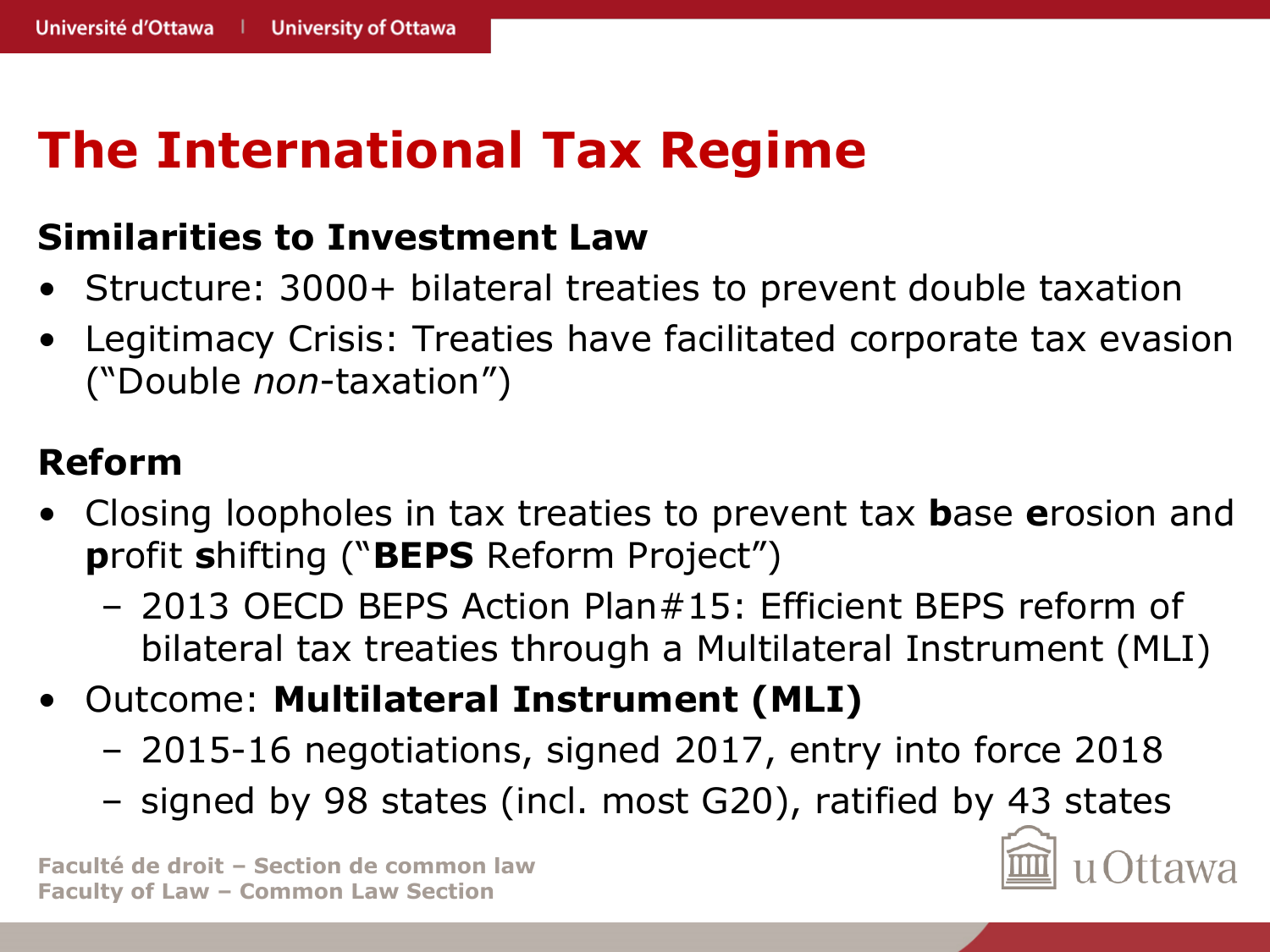- **1. [Mechanics]**
- **2. Scope**
- **3. Design**

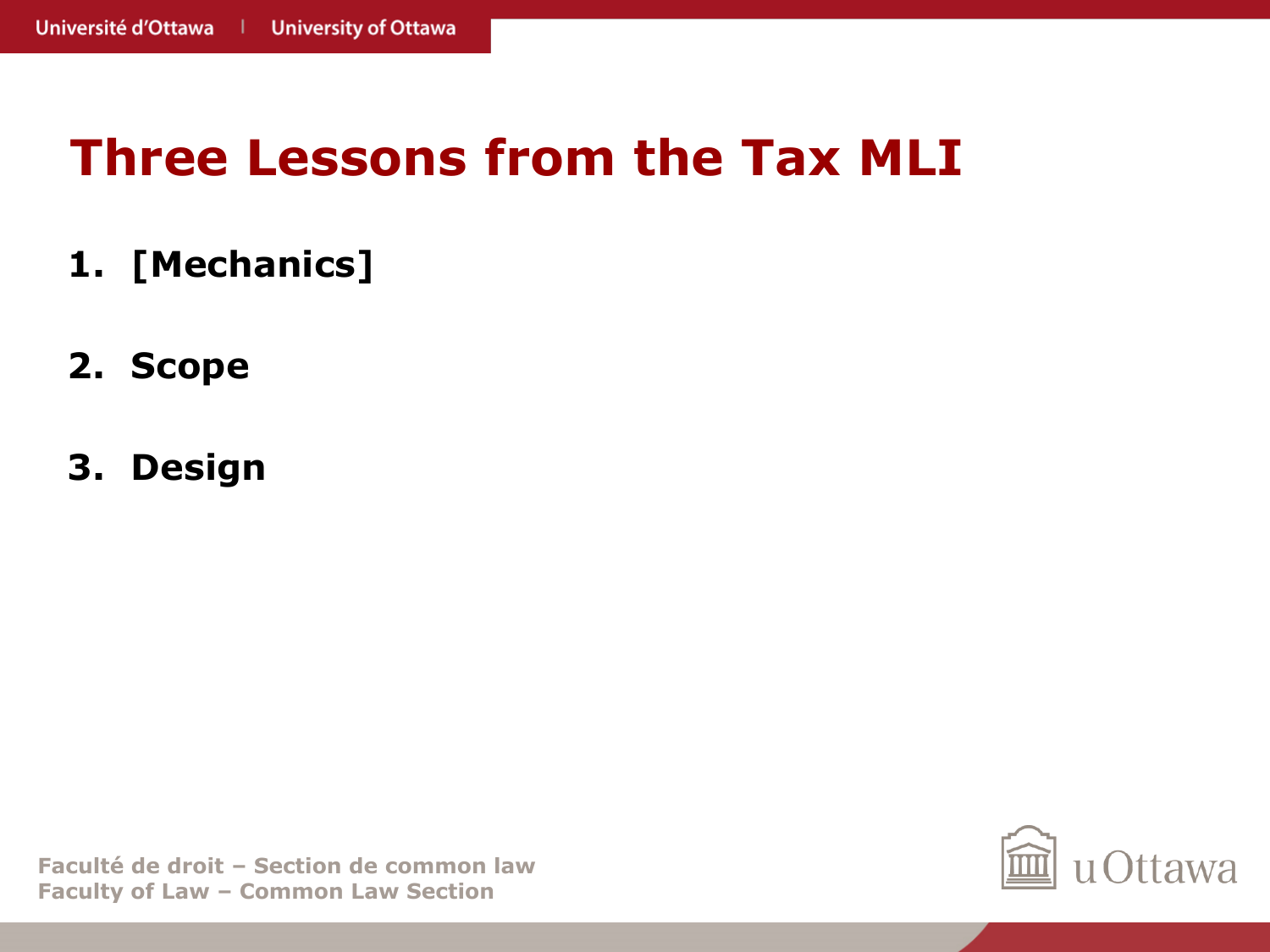**1. Mechanics:** Opt-in Convention to modify but not replace parallel treaties (similar to Mauritius Convention).

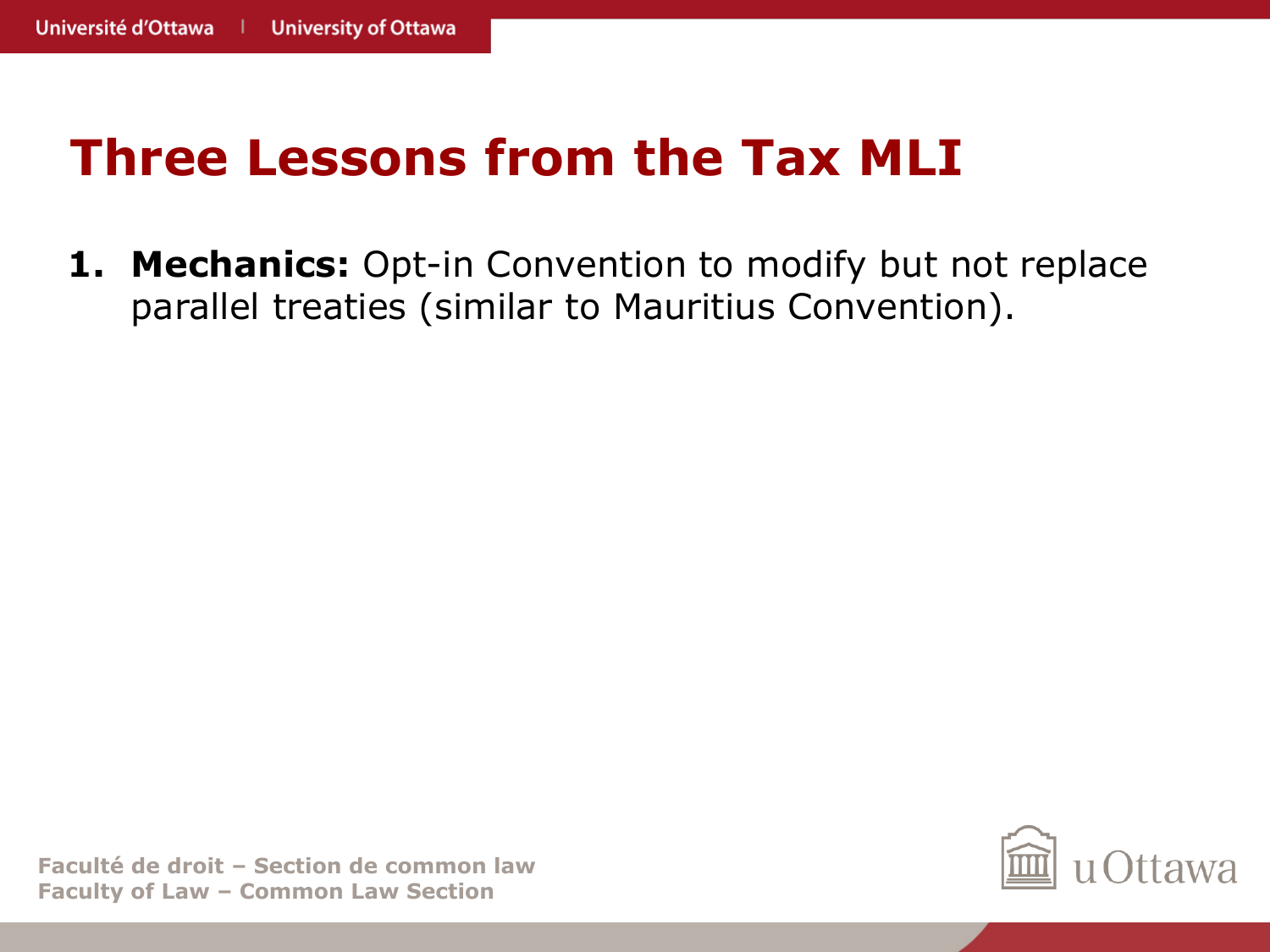- **1. Mechanics:** Opt-in Convention to modify but not replace parallel treaties (similar to Mauritius Convention).
- **2. Scope:** Updating of bilateral treaties to reflect today's best practices in both procedure and substance.

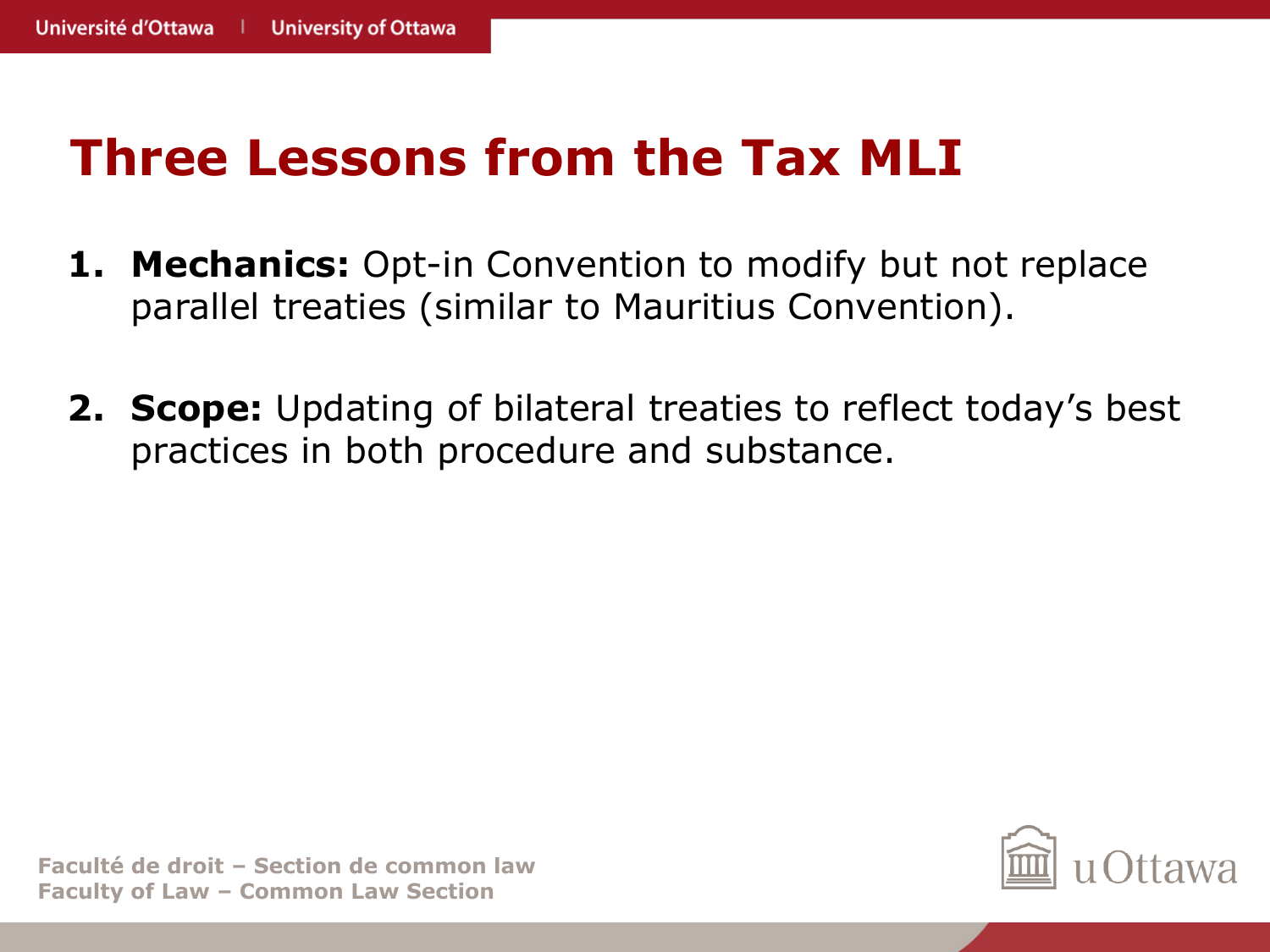

**Faculty of Law – Common Law Section**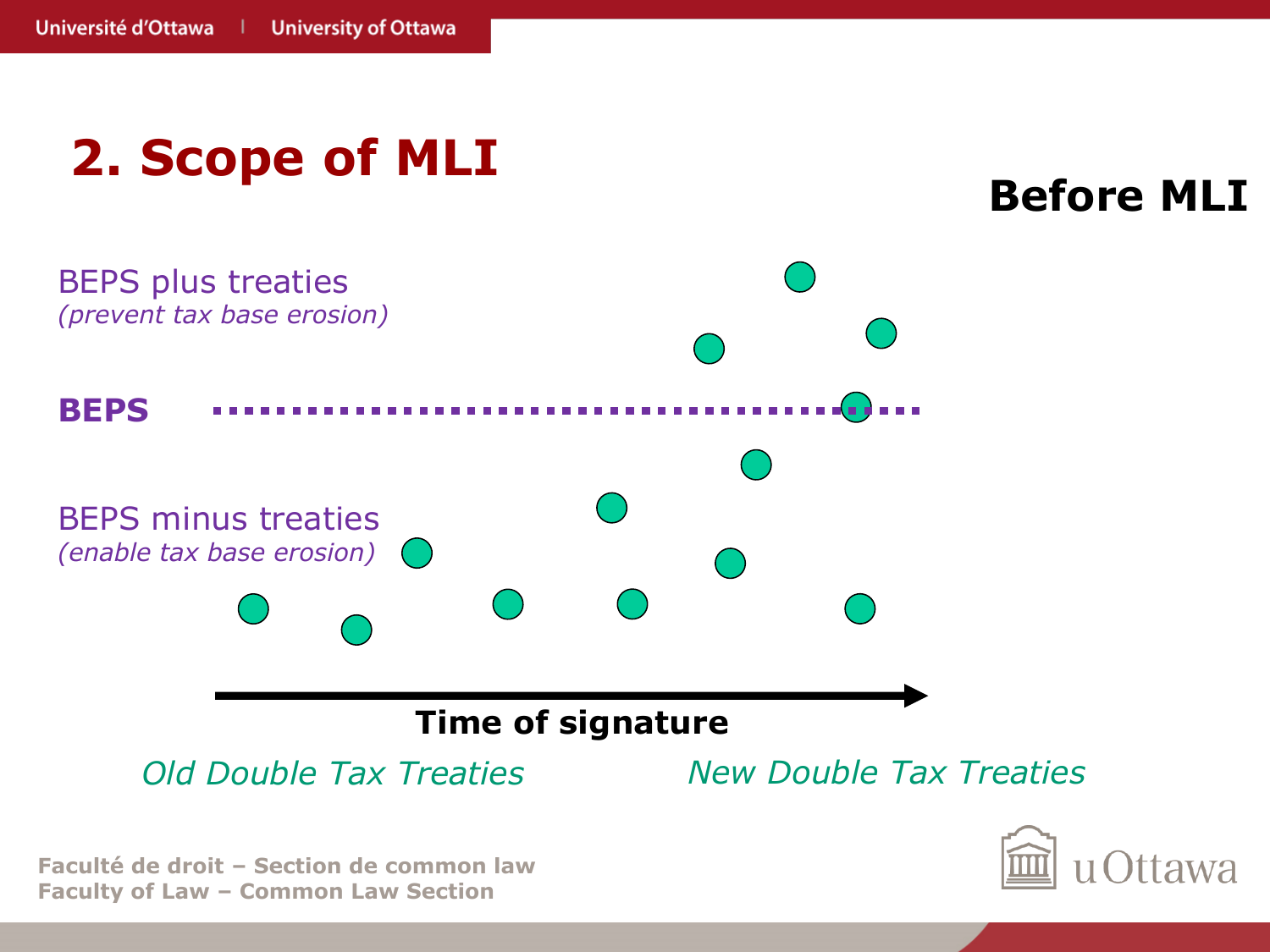

**Faculty of Law – Common Law Section**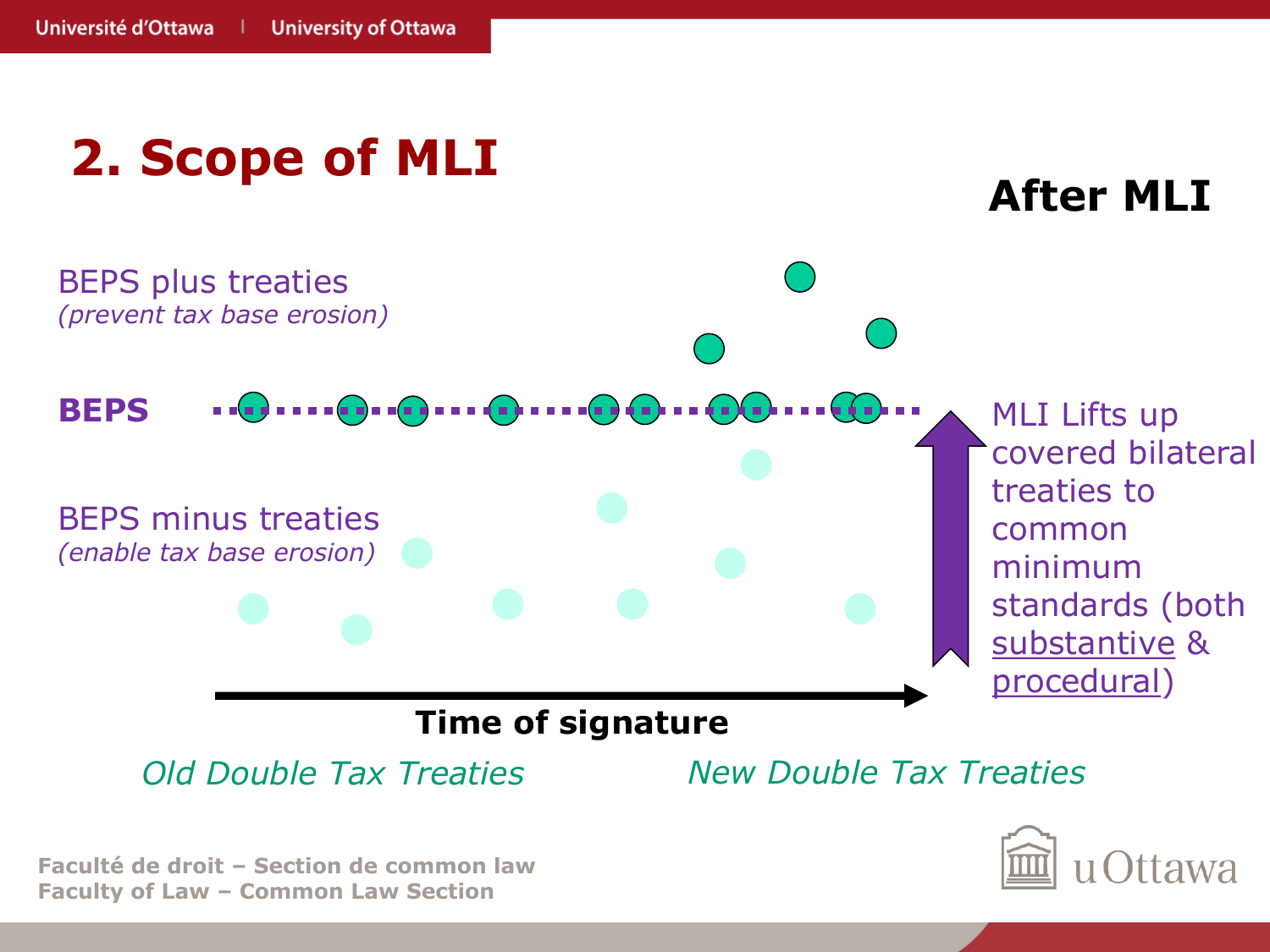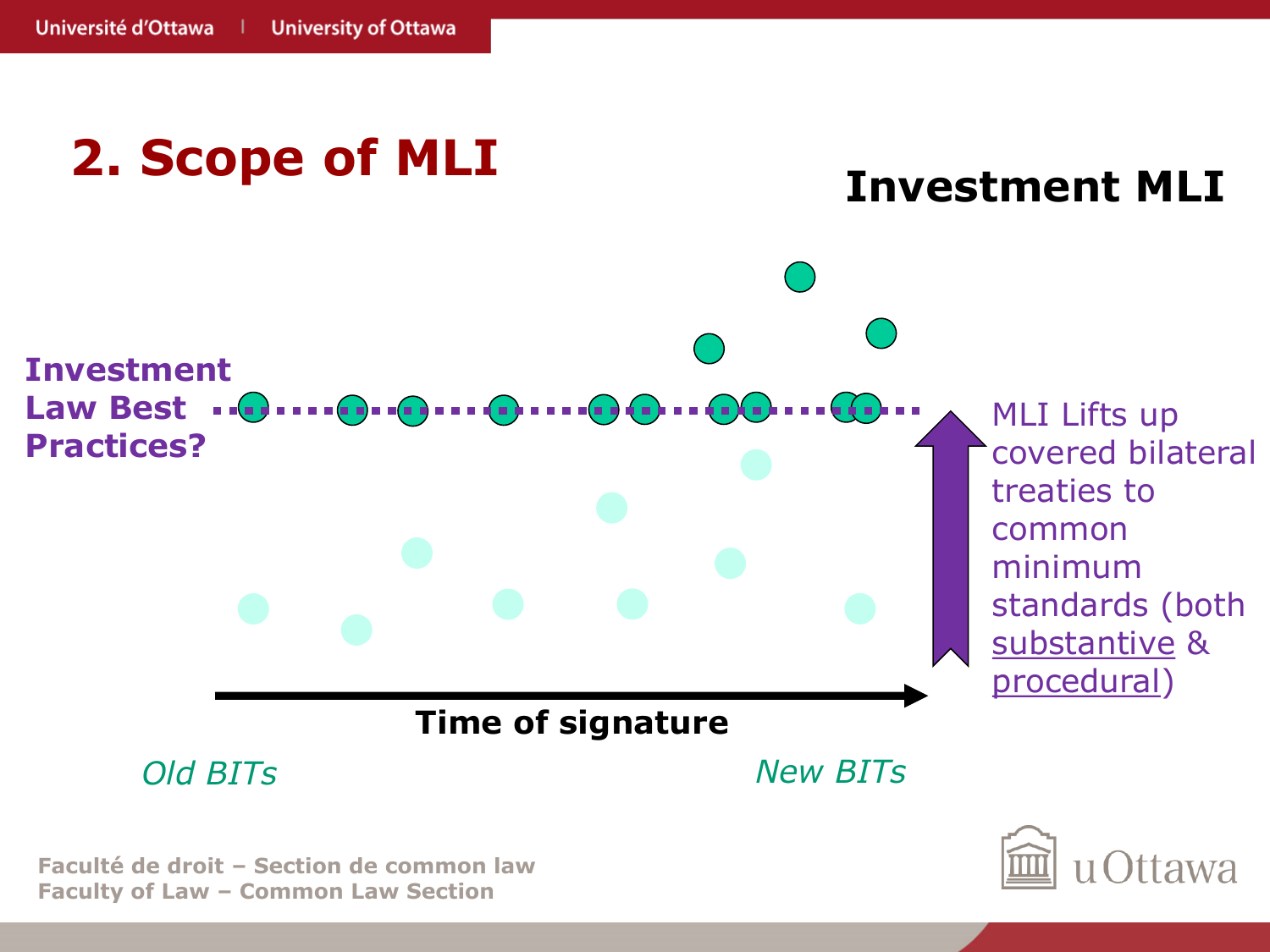- **1. [Mechanics:** Opt-in Convention to modify but not replace parallel treaties (similar to Mauritius Convention).]
- **2. Scope:** Updating of bilateral treaties to reflect today's best practices in both procedure and substance.
- **3. Design:** Squaring universal minimum standards with flexibility, differentiation and customization.

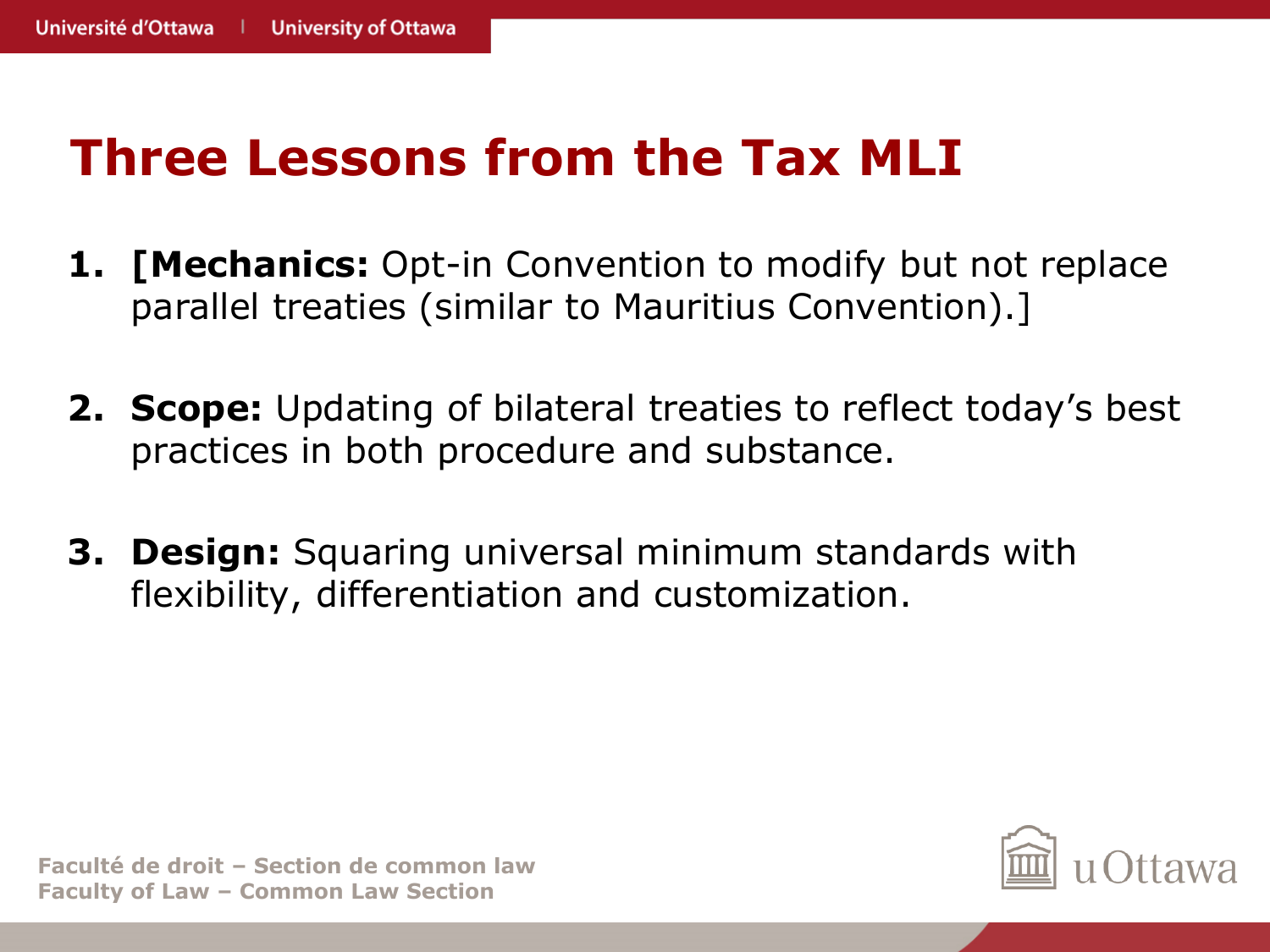#### *Matrix of Reform Issues*



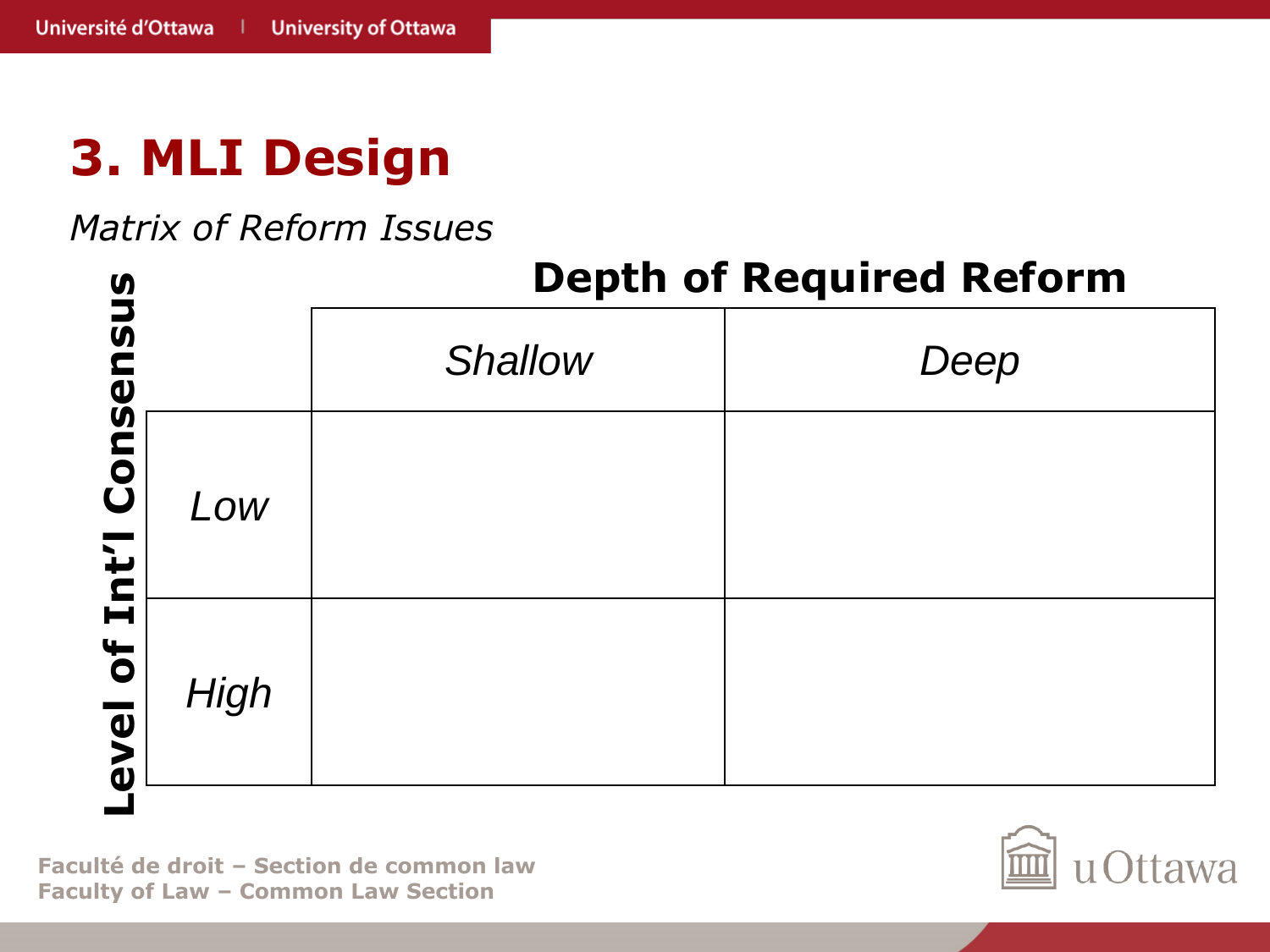*International law default designs*

| <b>9</b><br>J                                      |      |                                                                                | <b>Depth of Required Reform</b>                                                 |
|----------------------------------------------------|------|--------------------------------------------------------------------------------|---------------------------------------------------------------------------------|
| $\boldsymbol{\mathsf{S}}$<br>$\boldsymbol{\omega}$ |      | <b>Shallow</b>                                                                 | Deep                                                                            |
| Cons<br>Int'l                                      | Low  | "Side-Agreement"<br><b>Bilateral</b><br>e.g. CPTPP Side Letters                | "Coalition of the Willing"<br><b>Plurilateral</b><br>e.g. WTO Gov't Procurement |
| $\overline{\mathbf{b}}$<br>evel                    | High | "Low Hanging Fruit"<br><b>Narrow Multilateral</b><br>e.g. Mauritius Convention | "Grand Bargain"<br><b>Broad Multilateral</b><br>e.g. WTO                        |

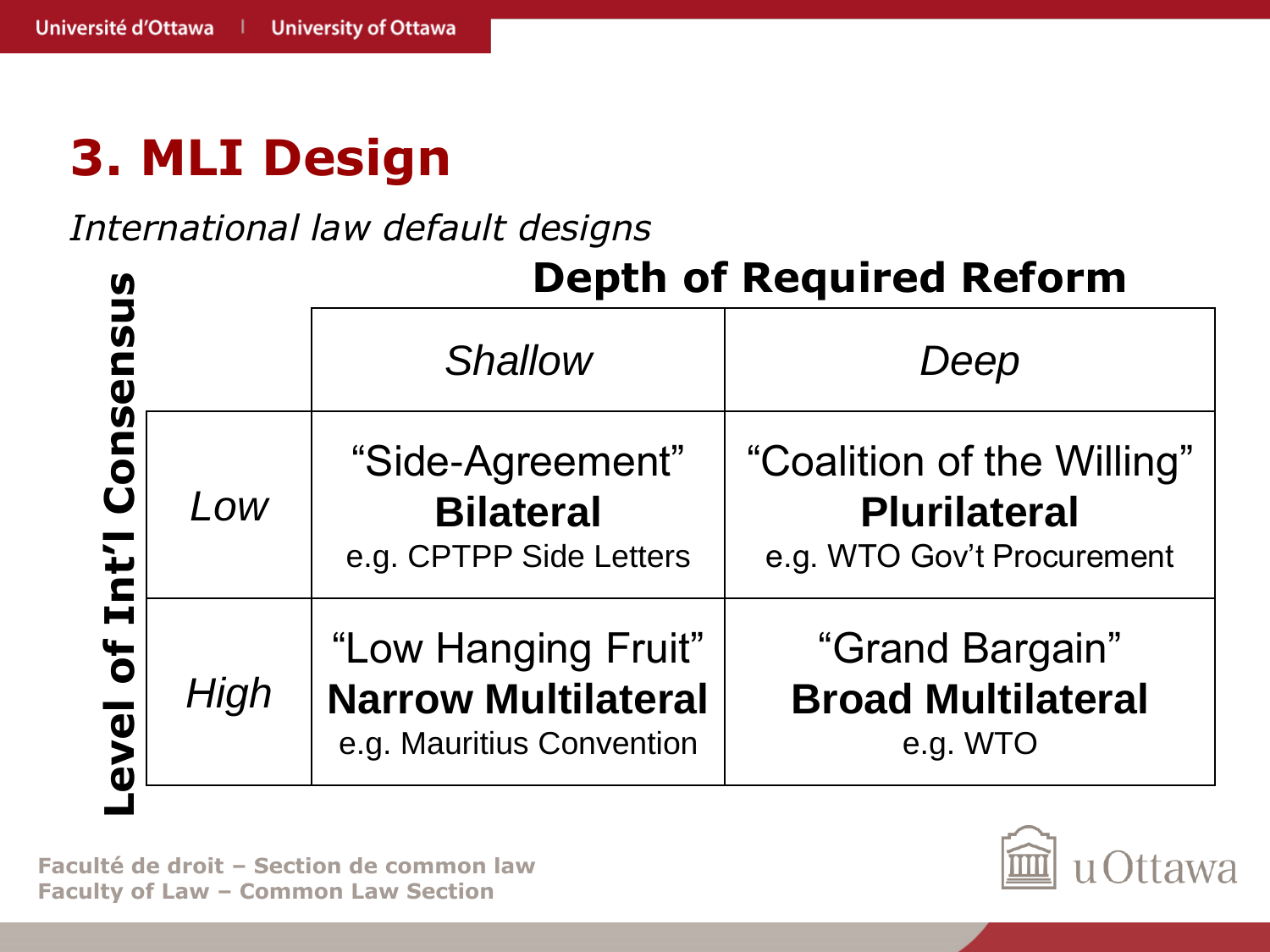*MLI unites designs under one treaty umbrella*

|      | <b>Depth of Required Reform</b>                                          |                                                                                 |  |
|------|--------------------------------------------------------------------------|---------------------------------------------------------------------------------|--|
|      | <b>Shallow</b>                                                           | Deep                                                                            |  |
| Low  | <b>Hybrid Mismatches</b><br>(MLI Part II)<br><b>Flexibility: Opt-Out</b> | <b>Arbitration</b><br>(MLI Part VI)<br><b>Flexibility: Opt-In</b>               |  |
| High | <b>Preamble Change</b><br>(MLI Part III, Art. 6)<br>Mandatory: Add-on    | <b>Denial of Benefits</b><br>(MLI Part III, Art. 7)<br><b>Mandatory: Choice</b> |  |

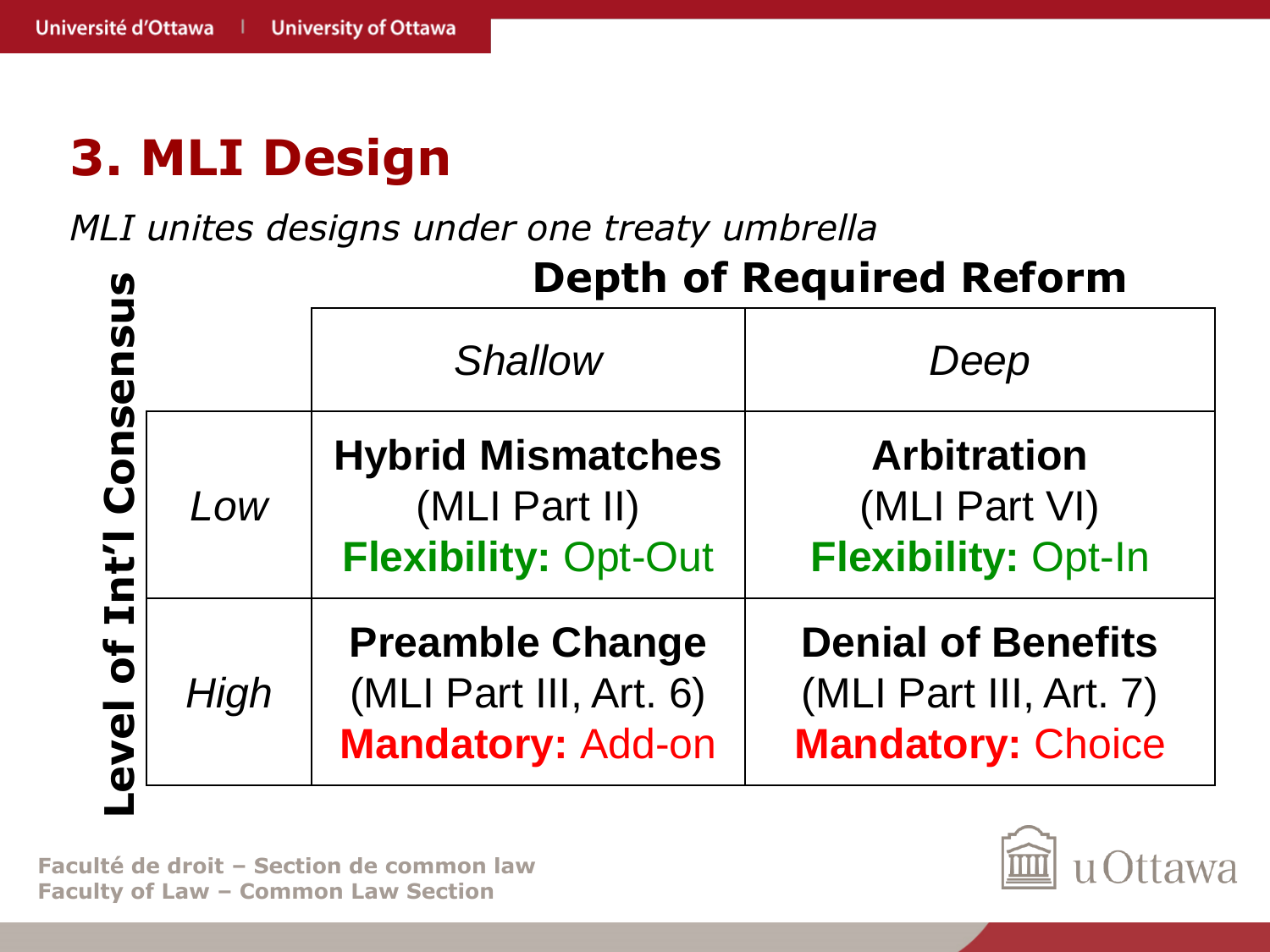#### *International Investment Law?*